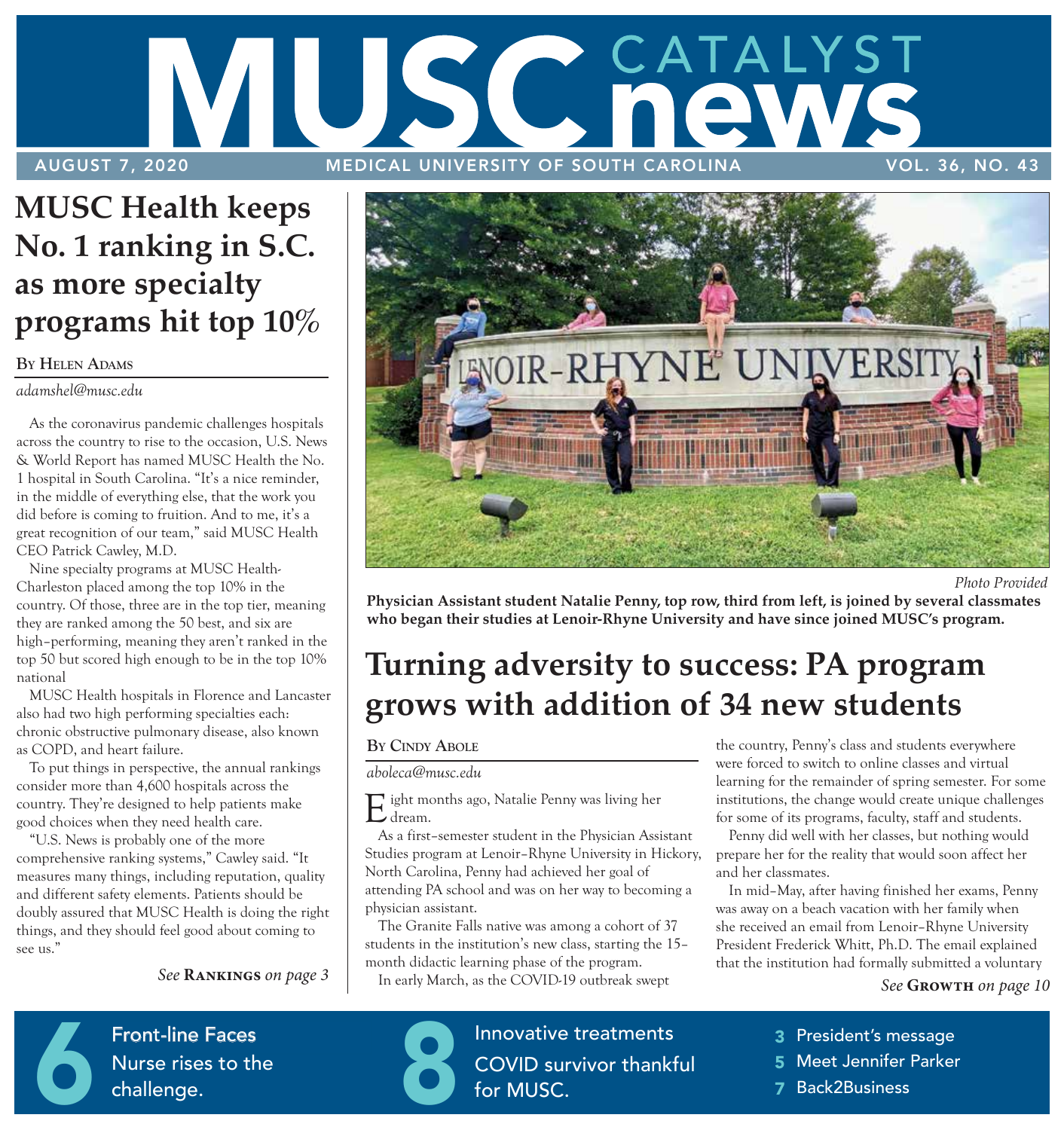# **How chief physician executive is helping shape sports in coronavirus era**

#### **BY BRYCE DONOVAN**

### *donovanb@musc.edu*

Like many kids, Eugene Hong, M.D., loved sports growing up. Unlike most kids, however, he had a wise–beyond– his–years sense of reality.

"I was a very average athlete," Hong says with a laugh. "Being a pro wasn't ever going to happen."

Turns out, he was only partly right. Years later, he would learn about something called sports medicine, a relatively new area to the field of orthopedics at the time. His never-dying love of sports and exercise would guide him in that direction, and in doing so, upon graduation from Tufts University School of Medicine in Boston, he actually got to be a professional in the field he so dearly loved.

"Very few people here know that's my specialty," explained the chief physician executive for MUSC Physicians and MUSC Health.

That expertise led to his scholarly work being cited on ESPN and in The New York Times and funding from the National Institutes of Health, Department of Defense and the NCAA. Last month, he published a first-of-itskind textbook on the mental health of athletes.

But for many years, Hong served as the

head team physician at Saint Joseph's University, Drexel University and Philadelphia University, where he looked after athletes in all their major sports.

"That was icing on the cake," he said. "It combined a love of sports and helping people."

Eventually he would go into academic medicine, becoming a leading authority on concussions and cardiac issues and overuse injuries in athletes, but all the while, he kept one foot planted firmly in the world of sports, serving as the team physician for the U.S. Under 19 men's and women's national lacrosse teams. His list of clients included elite college players, professional athletes and Olympic hopefuls.

"I know people think it's glamorous to treat high–profile athletes, but it's the weekend warriors of all ages are who are our bread and butter," he said.

In fact, in between all of his responsibilities as chief physician executive — which include overseeing the entire MUSC Health practice plan, essentially governing 1,200 physicians — the sports medicine board-certified doctor actually still sees patients on Fridays. Mixed in with all that, he also serves at the chief medical officer for Clemson University Athletics.

Recently, the MUSC Health's CPE discussed how recreational, as well



 *Photo by Son Nguyen*

**Eugene Hong, M.D., is one of the most respected figures in sports medicine. He knows getting back to "normal" as far as sports goes will be tricky, but believes it can be done.** 

as professional sports, can be safely reintroduced into our culture and why, even in the time of COVID-19, they are just as important as ever.

**□ O.** When this whole pandemic was **just starting to get the general public's attention back in February, you were a part of a group that recommended the NCAA conduct its March Madness basketball tournaments with no spectators, right?** 

A. When the NCAA announced it was putting together a small committee to advise how to handle March Madness  $-$  a committee I was not part of  $-$  it included only one team physician, who was a friend of mine. I reached out to her at the time and asked if it would be helpful to have a small group to feed her info, questions, you know, act as a sounding board. She liked the idea, ran it by the NCAA, and they were on

board. So I got together a group of about 10 NCAA team physicians from around the country. I don't know that I directly had a voice, but I know our group did, and we came to the decision that there should be no spectators. We weren't advising to cancel the tournament, but we felt there shouldn't be any people in the stands, which at the time, was bold. It was very scary. Of course, they ended up canceling it altogether, and I remember being like, "Holy cow, they went from no spectators to no tournament."

**□ Q.** It really feels like that set the tone **for what was to come. Do you look back proudly on the way you and your colleagues handled things, especially since we didn't know how major this pandemic was going to be at the time?** 

*See* **Sports** *on page 11* 

### **Shop Innovation Station during tax-free holiday, Aug. 7-8**

The MUSC Innovation Station will be open for tax-free holiday shopping, Aug. 7-8. Special sale hours: 8 a.m. to 4 p.m., Friday, Aug. 7 and 10 a.m. to 2 p.m., Saturday, Aug. 8.

Shop for computer desktops, laptops, iPads and related accessories including accompanying keyboards, case covers, stylus pens, etc. Featured products include

Apple, Dell, Lenovo and HP. The sale is limited to available stock. No special orders. Items can be placed on hold in advance with the intent of purchase by Aug. 8. Payroll deduction is also available with processing fee waived for this sale.

The Innovation Station is located in the lobby of the Colbert Education Center and MUSC Library. For information, call 843-792-5312.

### **Editorial Office**

MUSC Office of PublicAffairs & Media Relations, 135 Cannon<br>Street, Suite 403C, Charleston, SC

The MUSC Catalyst News is published bi-monthly. Paid<br>advertisements, which do not Street, Suite 403C, Charleston, SC prepresent an endorsement by MUSC 29425. 29425. or the state of South Carolina, are 843-792-4107<br>Fax: 843-792-6723 **handled by Island Publications Inc.**,<br>Moultrie News, 134 Columbus St., Moultrie News, 134 Columbus St., Charles ton, S.C., 843-958-7480, 958-7384, **Editor:** Cindy Abole 958-7488 or 937-7489. E-mail: *advertising* atalyst @musc.edu *catalyst@musc.edu moultrienews.com.*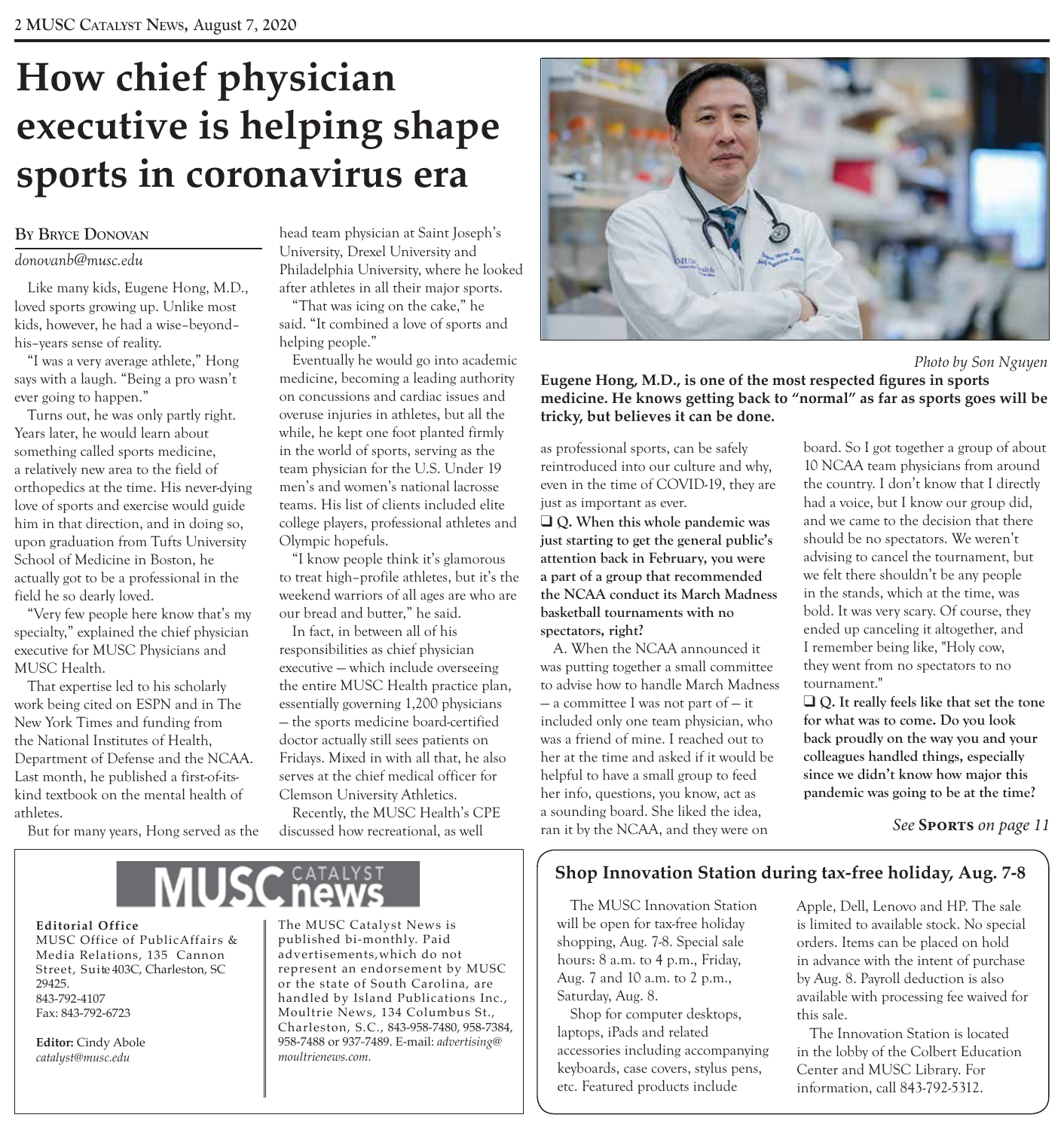# $_\mathrm{Office\ of\ the}^\mathrm{Letter\ from\ the}$   $\mathrm{PRESIDENT}$

Dear MUSC family,

As reported in the MUSC Catalyst News, a recent update from the MUSC COVID-19 Epidemiology Intelligence Project offers positive and encouraging data in some key categories for the Charleston Tri–county area:  $\Box$  The infection growth rate is down from 3% to 1.8%.  $\Box$  The number of cases is down from 2,600 to 2,000 per week.



 $\Box$  The overall number of hospitalizations at MUSC Health is decreasing.

 $\Box$  All three of the large hospitals in the Tri-county area now have a manageable number of COVID-19 patients, an improvement from the previous week.

We continue to monitor and respond to the individual community situations affecting our Florence and Lancaster MUSC Health divisions; these areas have multiple red indicators, based on our data analysis, and might need more support from the MUSC family in the days ahead if their infection rates and hospitalizations continue to rise.

As I've mentioned before, successfully moving forward across South Carolina means slowing down the growth rate of new infections at the local level — and the last two weeks, in particular, have demonstrated how much of that is within a community's control when its citizens make a concerted effort to work together for the safety of all. Please take a moment to view a short video that expounds on that thought: https://player.vimeo.com/video/443135836.

And if living in the era of COVID-19 weren't enough to contend with these days, we just weathered our first major storm of the season with the arrival and swift departure of Hurricane Isaias. Perhaps it's my bias, but the professionalism, competence and positive "can–do" attitude of our university and health system employees, faculty, students, and clinicians in the face of adverse weather are unmatched when wind, rain, storm surges and tornadoes come our way. Thank you for your efforts this week in the face of Isaias.

As we continue to plan, prepare, watch and wait, whether it be for the next storm or changes related to COVID-19, one thing is certain: Our ability to work together as one MUSC during the most challenging of times will only further position us for greater success as an organization in the years to come.

Yours in service,

*David J. Cole, M.D., FACS MUSC president* 



 *Photo by Brennan Wesley*

**Hearing loss specialist Dr. Ted Meyer is part of the ear, nose and throat team, one of the highly ranked specialties.** 

### $\frac{Continued from Page One}{\sqrt{ANNKINGS}}$

Ranked MUSC Health specialties:

- •Ear, nose and throat (No. 13).
- •Gynecology (No. 35).
- •Cancer (No. 39).

High performing MUSC Health specialties:

- •Gastroenterology and GI surgery.
- •Nephrology.
- •Neurology & neurosurgery.
- •Orthopedics.
- •Rheumatology.
- •Urology.

### **EAR, NOSE AND THROAT**

The ear, nose and throat team's No. 13 ranking is a welcome development at an unprecedented time for the program. Its leader, Paul Lambert, M.D., chair of the Department of Otolaryngology–Head and Neck Surgery at MUSC, explained why.

"The COVID epidemic has been especially challenging for us given the fact that we instrument and operate where the viral loads are the highest — the nose, oral cavity/pharynx, and sinuses," he said.

"We greatly appreciate the many individuals and entities throughout MUSC that have provided a high level and quality of testing, infectious disease guidance, and PPE allowing our team — especially our head and

neck cancer surgeons — to continue patient care."

#### **GYNECOLOGY**

The gynecology team's No. 35 ranking reflects its success in treatments and procedures ranging from routine screenings to complex care. It also offers 3–D mammograms, specialized diagnostics and, when needed, counseling and support from psychiatrists who specialize in women's health.

Donna Johnson, M.D., serves as chair of the Department of Obstetrics and Gynecology at MUSC. "We have an outstanding gynecology team and I am ecstatic they have been recognized for their expertise and their compassionate patient care," she said of her team's U.S. News ranking.

#### **CANCER**

MUSC Hollings Cancer Center, the only National Cancer Institutedesignated cancer center in South Carolina, maintained its presence among the ranked programs, coming in at No. 39.

The ranking comes at a time of new leadership for the program. College of Medicine Dean Raymond DuBois, M.D., Ph.D., becomes the center's director in mid-August. He's an international leader in the cancer community. DuBois will lead the only National Cancer Institutedesignated cancer center in the state.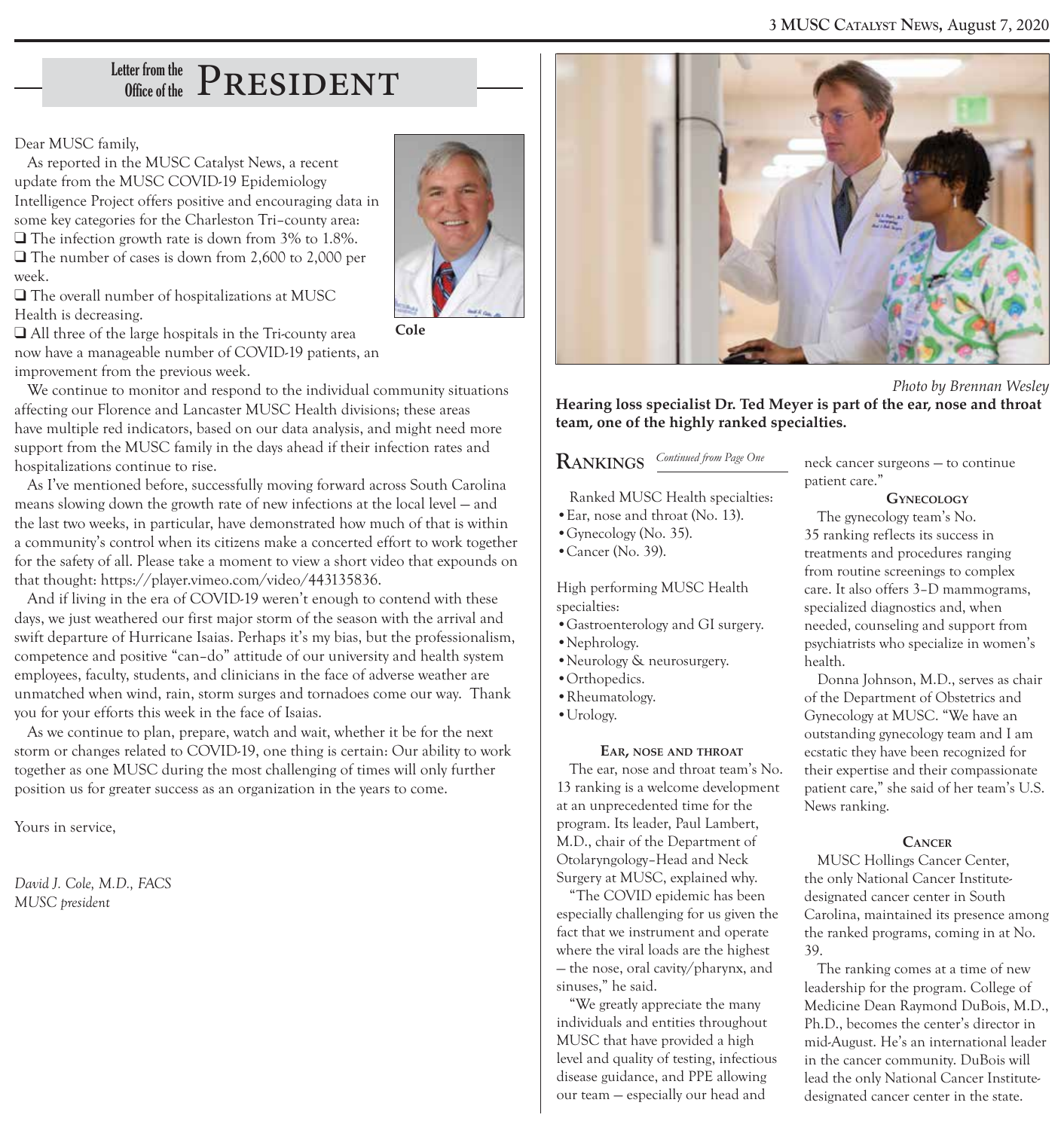### **MUSC joins national patient registry that will answer crucial questions about COVID-19**

#### **BY KIMBERLY MCGHEE**

### *mcgheek@musc.edu*

Size matters when it comes to research, as illustrated by recent debates about whether hydroxychloroquine is effective against COVID-19.

Some small studies showed it was effective while others showed it wasn't. The studies couldn't arrive at a definitive answer because they didn't enroll enough patients to reach sufficient statistical "power."

More relevant results are only now beginning to emerge as higher–powered data has become available from studies enrolling more patients.

Definitive answers about COVID-19 will require much larger datasets than those available in any one hospital system. Comprehensive national data will be needed to track the pandemic's spread, assess treatments and identify hot spots.

To meet that need, the National COVID Cohort Collaborative, or N3C, is creating a centralized national registry of patients who have been tested or treated for COVID-19. Participating hospitals will provide COVID-19 patient data twice weekly to keep the registry current.

The project is funded by the National Center for Advancing Translational Sciences (NCATS). NCATS has invited the more than 60 Clinical and Translational Awards (CTSA) hubs, whose mission is to speed research breakthroughs into the clinic, to submit data into the registry

The South Carolina Clinical & Translational Research (SCTR) Institute, which has an academic home at MUSC, was among the first five CTSA hubs to sign on to N3C, and MUSC has already begun sharing its data.

Stephane Meystre, M.D., Ph.D., is the principal investigator of N3C for the MUSC site. Meystre is the SmartState Chair of the Translational Biomedical Informatics Center for Economic Excellence.

"A national database makes it possible to have a much larger number of patients and represent the different ways the pandemic is evolving in different regions and populations," said Meystre.

Beyond tracking the evolution of the pandemic, the national registry will help researchers to study some of the rarer complications of COVID-19, according to Meystre. Researchers could use the registry, for instance, to identify enough pediatric patients who were diagnosed with multisystem inflammatory syndrome in children (MIS-C), which can result from COVID-19, to begin to understand and treat that disease better.

Perhaps most exciting of all, the enormous dataset will enable artificial intelligence (AI) to unravel some of COVID-19's mysteries.

Given access to large quantities of data, AI can see trends and patterns that the human eye cannot. It can even make predictions about what will happen next.

For example, in a separate project, researchers at the MUSC Biomedical Informatics Center (BMIC) and the Data Analytics team have developed an AI algorithm that can analyze data on patient symptoms to predict which patients are most likely to have COVID-19. These predictions will be used to help give more accurate advice to patients monitoring their symptoms and will allow for more efficient COVID-19 testing.

Such AI algorithms feed on data, and the bigger the dataset, the more accurate its predictions will be. N3C will provide AI algorithms the robust data that is needed to begin predicting COVID-19's next move and to identify the therapies that will most effectively combat it.

N3C is initially requesting two pieces of protected health information – dates and zip codes — from participating institutions. This information is crucial for obtaining a comprehensive view of how the pandemic has progressed over time and spread geographically. It also helps researchers to assess the effectiveness



 *Licensed from iStockphoto.com.*

**Big data enables use of artificial intelligence algorithms. Image by Macrovector.** 

of mitigation strategies and to make predictions about where the next hot spots might be.

N3C wants to make this vital information available to researchers while taking every precaution to preserve patient privacy. Institutions encrypt the patient data before sharing it. N3C has created a synthetic dataset that shares statistical similarities with the actual data in the registry but does not contain any specific patient information. This synthetic dataset will be open to all registered researchers, and all researchers will be asked to begin their queries of the registry here. Should researchers require actual patient data, which will be available we can expedite new collaborations and either fully deidentified or as a limited data set, they must request additional approvals and apply to N3C's Data Access Committee for access.

MUSC was among the first to join N3C BMIC teams have achieved. because BMIC researchers collaborate closely with investigators at Johns Hopkins University and Oregon Health Sciences University, who are leading N3C, and the University of North Carolina, which is heading up data acquisition for the project. Meystre and other BMIC researchers continue to work with N3C to develop tools using AI for detailed clinical information extraction to help to characterize patients with COVID-19. Investigators can then access the detailed clinical information that is relevant to

their research question.

Also key to the early activation of N3C at MUSC was SCTR's SUCCESS Center and Regulatory Knowledge and Support (RKS) teams and the Office of Clinical Research's Research Opportunities and Collaborations (ROC) team. Regulatory coordinator Toni Mauney quickly obtained MUSC institutional review board approval and ROC program coordinator Elizabeth Szwast shepherded the project through the activation process. Together, the teams were able to activate the project within two weeks of learning about the opportunity.

 "Because our hub is so collaborative, partnerships quickly," said Stephanie Gentilin, director of SCTR's SUCCESS Center and RKS.

Meystre is proud of what the SCTR and

"It is remarkable how quickly we were able to go from a crucial problem we had to help address, enabling secure and privacy-preserving access to detailed information from patients evaluated or treated for COVID-19, to a very effective system extracting, transforming and exporting this information," said Meystre.

If N3C proves a success, it could be a model for how CTSA hubs could share patient data to speed the development of new therapies for any number of diseases, thereby improving patient care.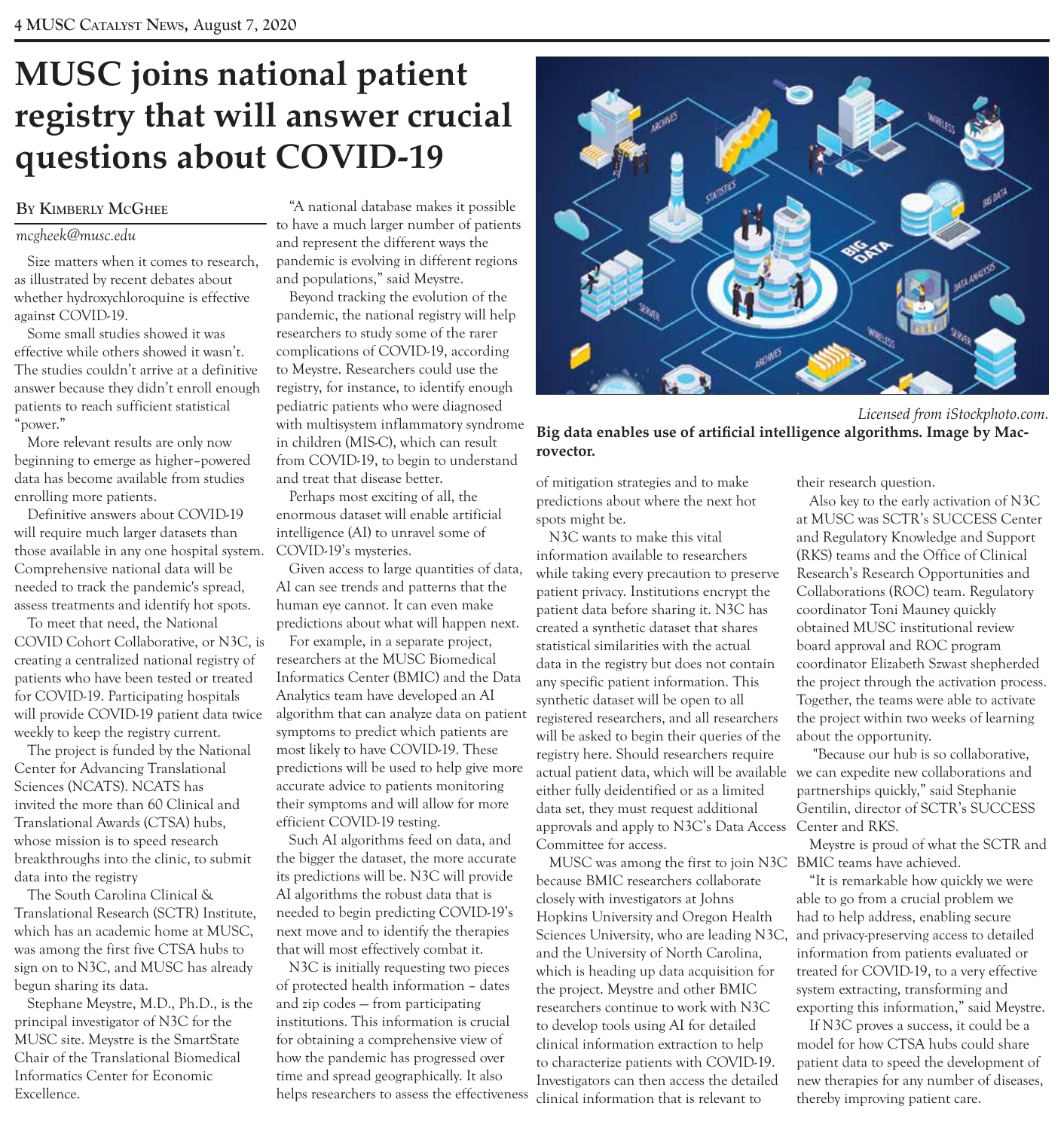### MEET JENNIFER



**Jennifer Parker** 

**Department; How long at MUSC** *Patient Transport Services; 16 years* 

### **How are you changing what's possible at MUSC**

*By being the best at my job and interactions with patients and families. Sharing a smile, some encouraging words or conversation can go far with someone who may not have any family or friends.* 

### **Family**

*Daughters, Ashley and Brooklyn; dog, Bella; cat, Tori; and a Guinea pig, Brownie* 

**Favorite TV series to binge watch** *Chicago Fire and Chicago P.D.* 

**Something that relaxes you during COVID**  *Spending more quality time with my family* 

**Something you've tried once and will never do again** *Water skiing* 

**Favorite quote** *"The question isn't who is going to let me; it's who is going to stop me."* 

College of Medicine Class of 2024 **MEDICAL SCHOOL SUPPLY** PICK-UP

We invite all College of Medicine incoming students, with family and friends, to come by the MUSC Horseshoe on Saturday the 15th of August.

> Who: COM Class of 2024 Students & family and friends are welcome to join.

What: Walk, Run, or Ride by the MUSC Horseshoe to pick up necessary items for you to begin your medical school journey. Many of your COM faculty and staff will be on site to welcome you!

Where: MUSC Horseshoe and Colbert Education Library Portico (17) Ashley Avenue)

> When: Saturday, August 15th 9am-12pm Last Names A-G: 9:00am Last Names H-O: 10:00am Last Names P-Z: 11:00am

All items will be presorted into tote bags for each individual student. You will receive the following items: White Coot, Stethoscope, C Badge, Medical Equipment Bag. Masks for in-Person Activities, Class of 2024 T-Shirt, and a few other items is are regulted. All participants will adhere to the S.

### **MUSC Libraries is proud to introduce** our new catalog!

The existing catalog is still available and can be accessed through the Discover tool on the library webpage. The new catalog can be accessed via the New Catalog tab.

**MUSC** Libraries

We hope you love the new catalog as much as we do.

### **Applications accepted for 2020 MUSC Womens Club scholarships**

The Medical University Womens Club is accepting applications for its annual scholarships to deserving MUSC students enrolled in all six of MUSC's colleges. The MUWC plans to award a total of \$17,000 in scholarships.

Full–time MUSC students, who are in their second or subsequent years, as well as previous applicants may apply.

An applicant must provide a copy of his/her transcript (does not have to be official), a personal statement and letter of recommendation from an MUSC faculty member as part of the application process.

Application deadline is 4 p.m., Thursday, Sept. 10. Applications must be submitted to muwcscholarship@gmail.com. No paper or late applications will be accepted.

Scholarship recipients will be notified by Sept. 23. For information, email muwcscholarship@gmail.com.



Have you had a Traumatic Brain Injury? MUSC and the RHJ VAMC are conducting a research study in healthy adults and people with Traumatic Brain Injury. **EMILSC** If you are between 30 and 66 years of age and interested in participating, please call or email for more information.

IRB Number: ProDO077915<br>Date Approved 7/6/2019

**LIMISC** 



 *— Ayn Rand*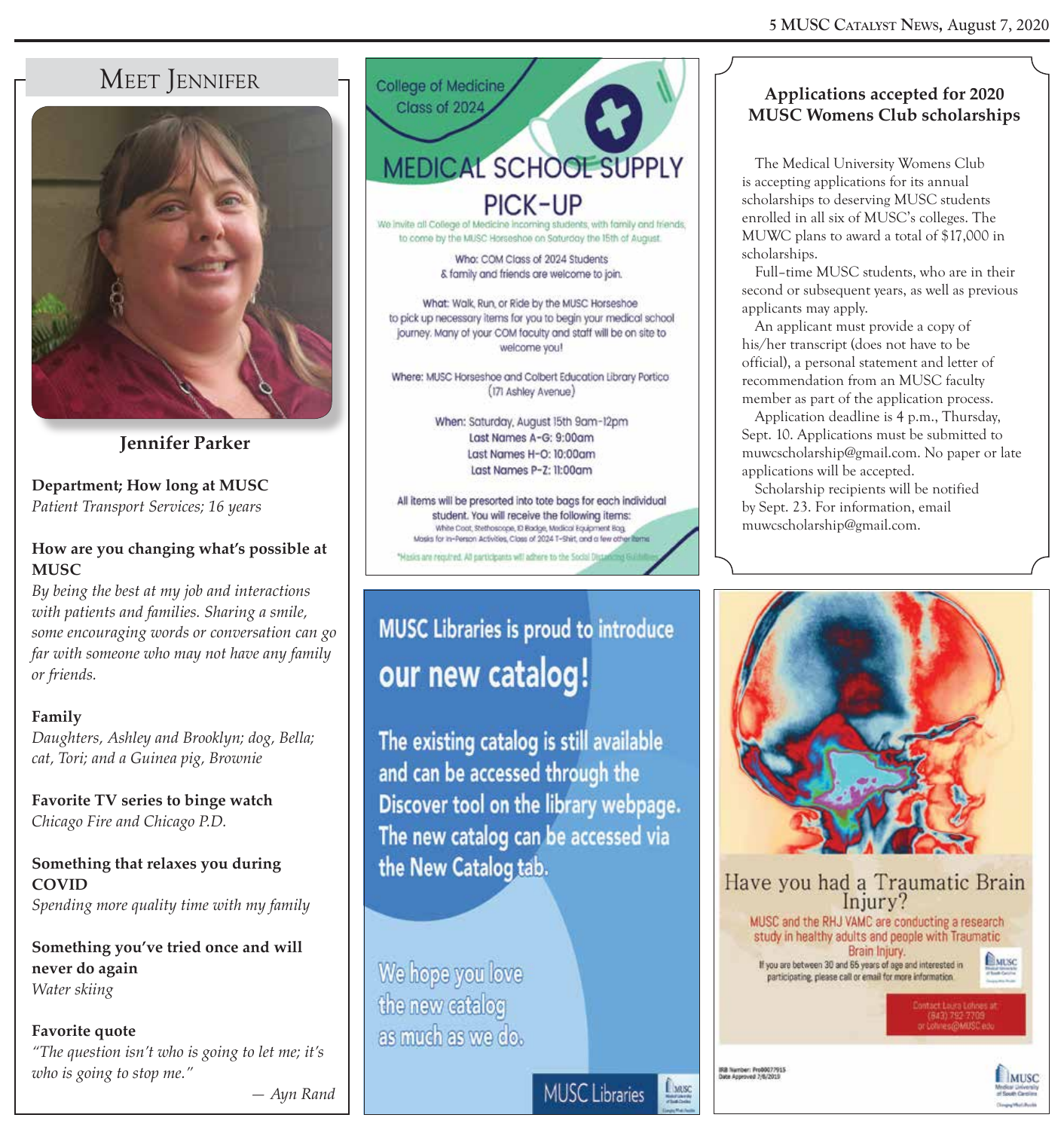# *Front-line Faces*  **Bringing a human connection to the COVID unit**

*Editor's Note: This story is part of a series of profile stories of MUSC Health front-line health care workers who are providing medical care and support to patients with COVID-19.* 

### **BY LESLIE CANTU**

*cantul@musc.edu* 

As an MUSC Health Meduflex nurse, Travis Toelkes is used to "floating" to different units whenever they need nursing help and quickly learning the protocols, procedures and supply systems of that particular unit.

It's a skill that's come in handy as he's helped to organize a COVID-19 unit from scratch. When the number of patients at MUSC Health quickly escalated at the beginning of summer, managers were told on short notice that it was time to implement the hospital's tiered bed capacity plan.

Toelkes volunteered to work on one of these COVID units and became part of the core staff on a new unit in University Hospital Extension, the old children's hospital. Along with nurses pulled from across the hospital, he worked to do everything from setting up chairs and monitors in patient rooms to labeling and organizing supplies.

"All those people have really come together and organized the floor," he said. "I'm proud of that."

Growing up, Toelkes always knew he wanted to do something in health care, but he wasn't sure what. He followed a pre–med curriculum in college and did an internship with a chiropractor, but he realized that wasn't a good fit. After college, he did deep tissue massage for eight years and then led teens on outdoor adventure camps, guiding them through backpacking, rock climbing and whitewater rafting.

When some friends started going into nursing, they told him about all of the career paths open to nurses — that he could work in a hospital, a clinic or a school, or as a flight or travel nurse. Travel nursing appealed to him for the chance to work in new places, and he earned a Bachelor of Science in Nursing through an accelerated program in Montana.

He also met his wife there.

"In the middle of Montana, I met this little surfer girl with a Southern accent," he recalled.

Her family was anxious for her to return to South Carolina, so he took a job at MUSC Health. After



 *Photo Provided* 

### **Travis Toelkes volunteered to work on one of the new COVID units at MUSC Health.**

a couple of years here, he did end up doing travel nursing, but he returned again to MUSC Health. Working in the hospital made him realize he wanted to work with people on preventive care. Last month, he learned he was accepted to a family nurse practitioner program at the University of South Carolina. He hopes eventually to work in a holistic practice that can help people to make healthy choices. In the meantime, he'll be caring for COVID patients for the foreseeable future.

Toelkes's unit cares for COVID patients who need hospitalization but aren't so seriously ill that they require ICU–level care.

Many of the patients are Spanish speakers who understand a bit of English but not enough to really follow what doctors are saying. Telephone translation is available, but Toelkes, who speaks fluent conversational Spanish, makes sure to follow up and help put these patients at ease. It makes a huge difference to the patients to have someone walk into the room who can speak their language, he said.

"I really make a concerted effort to offer those language skills to everybody because I know being in the hospital is a scary situation," he said. "For me personally, that's the most rewarding – I can help Spanish–speaking patients feel more relaxed and cared for."

Toelkes also makes sure to facilitate communication

between patients and their families. Providing updates to families and setting up video chats has become part of his daily patient routine, and if he hasn't heard from a family in a few days, he'll reach out with an update.

Medically speaking, the COVID unit is an interesting place to work. When the pandemic began, the main treatment was breathing assistance, but now, he explained, they have more tools in place, like steroids, the drug remdesivir and convalescent plasma therapy. Toelkes has been able to send some patients home. Others, though, have been transferred to one of the ICU units.

Toelkes realizes that the fast-changing situation – and the constantly evolving public health guidance – has been difficult for the public to keep up with. It's even been difficult for some health care workers to keep up with, he said. Unfortunately, that's led to situations in which some in the community dismiss public health guidance outright, saying that experts don't know what they're talking about. That's not true, Toelkes said, but allowed that experts should have stressed from the beginning that they're learning as they go.

That can be true in the hospital, too, where Toelkes's unit went from an abandoned children's unit to a shipshape COVID unit in three weeks.

"We have challenges, but we're rising to them," Toelkes said.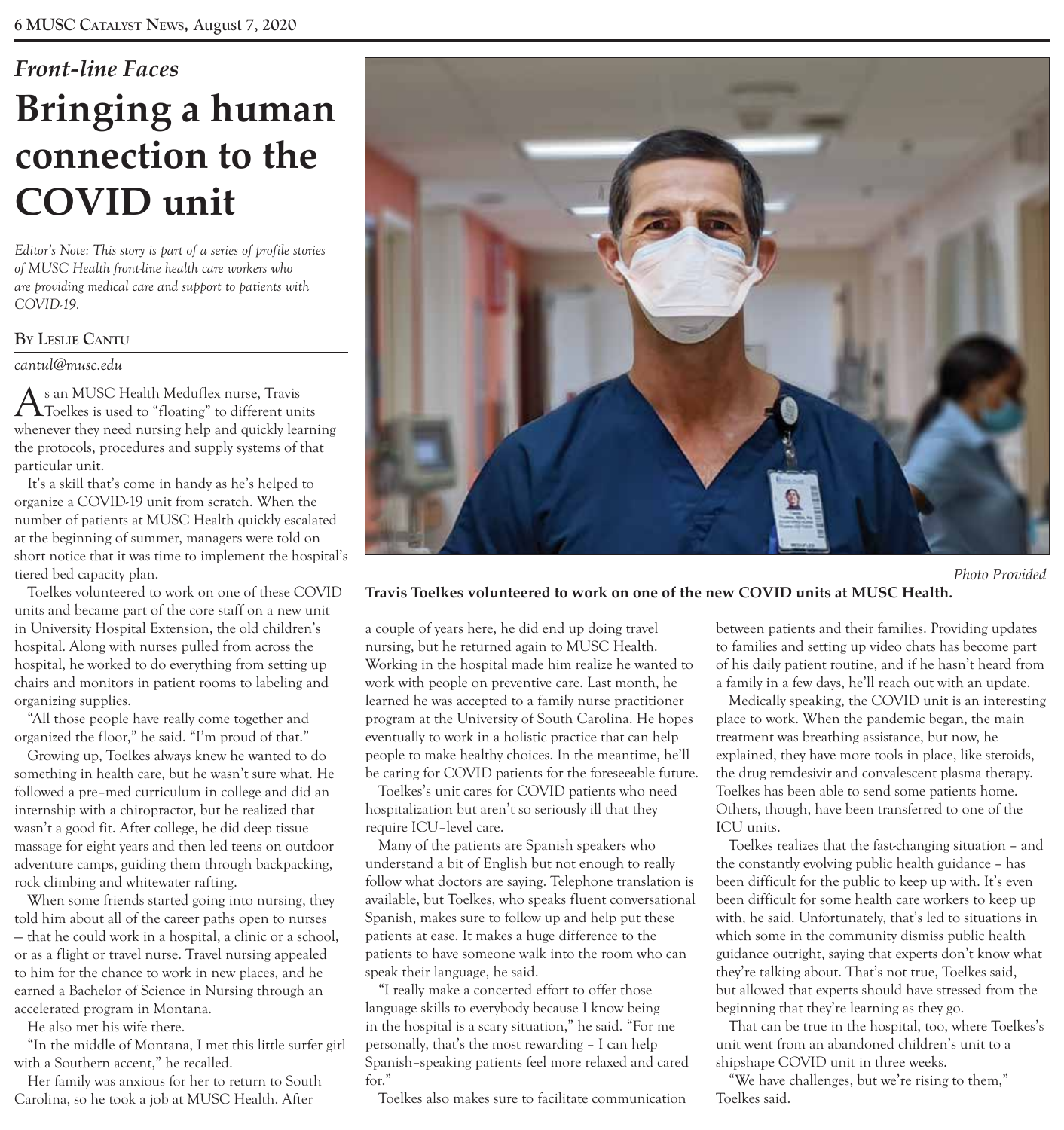# **Water utility gets MUSC's help to protect employees, public**

### **BY HELEN ADAMS**

*adamshel@musc.edu* 

When the COVID-19 pandemic hit, there was never a question of whether Mount Pleasant Waterworks would shut down.

"Our water and wastewater treatment facilities have to run 24/7, especially in light of a pandemic where one of the hallmark recommendations is frequent handwashing and personal hygiene," said Brian Head, the utility's technical services manager. "People have to have clean water and sanitary sewer systems. It's absolutely critical."

So Mount Pleasant Waterworks signed up with MUSC Health's Back2Business program. Back2Business, created to help organizations run as safely as possible during the pandemic, sent in a team of public health experts to analyze operations, make recommendations and create a playbook with detailed instructions to guide decision-making.

"The pandemic raised questions we'd never faced before, trying to determine policies and procedures," Head said. "That was the beauty of having MUSC there to provide expert guidance from a health professional standpoint. That was absolutely critical to us being able to respond correctly."

The Back2Business team began with a site assessment, walking through Mount Pleasant Waterworks' facilities. Head was worried about employees in essential roles. "We have people who are licensed to treat water and wastewater and repair our distribution and collection systems. If we ended up getting shortstaffed in those areas, that could be very problematic."

So protecting them is a top priority. "Those areas were analyzed very closely, and then we put in additional measures to make sure we isolated those individuals and mitigated risk to the greatest extent possible."

Another concern: how to help employees who normally ride together in service trucks practice social distancing. "One of the recommendations that came out was single-person occupancy

in vehicles. We were able to relax that later with the use of personal protective equipment," Head said.

The Back2Business team also looked at more traditional workspaces such as cubicles, meeting rooms and break rooms and made recommendations about social distancing, cleaning and limiting the number of people in each area.

Then, it was all summed up in a document. "We got a 156-page playbook that was sent to us. It's pretty robust," Head said. "Every department has an overall exposure risk rating from high to low. Associated with each of those are the recommended PPE requirements for each group. It's a really handy reference guide to determine what level of protection each person needs to take."

The playbook also has return-to-work guidelines, travel policies for employees, information about testing for COVID-19 and antibodies from the virus, temperature monitoring, how to meet safely with contractors and more.

Mount Pleasant Waterworks was the first public utility to work with the Back2Business team. Several more are now planning to follow suit. Back2Business project manager Ryan Taylor said it's been fascinating working with them.

"The neat thing about Mount Pleasant Waterworks is that the type of work they do requires them to be very detail oriented. I've appreciated the seriousness with which they take infection prevention implementation."

Taylor said other businesses could learn from Mount Pleasant Waterworks' emphasis not only on dealing with the pandemic now but also looking toward the future. "We provided antibody testing when Back2Business first partnered with Mount Pleasant Waterworks to set a baseline for employee exposure within their facility. They've requested a second round of antibody testing to help analyze if there have been any groupings of exposures within their different departments. This will help us know if we need to modify any of our risk mitigation strategies.



#### *Photo Provided*

**A sign tells customers at Mount Pleasant Waterworks that the utility has worked with MUSC Health to protect customers and employees.** 

"They're also pursuing biometric their co–workers and customers. And screening so that they can identify any they want to schedule flu shots as early high–risk employees and adjust how as possible in the flu season to help and when those employees interact with *See* **Business** *on page 11* 



### Custom Remodeling

Award-winning Charleston area family-owned custom remodeling company offering home renovation and design modifications to restore, maintain and enhance the beauty and the value of your home.



**2020 GUILDMASTER AWARD with Highest Distinction for excellence in customer service and above standards workmanship - guildquality.com**

**Bathroom Remodeling•Kitchen Remodeling • Additions•Outdoor Living Home Repair • Concierge Care • Design Build • Aging in Place**

> **CALL US FOR ALL YOUR HOME REMODELING, RENOVATING OR REPAIR NEEDS.**

### **Citadelenterprises.com 843-884-4303**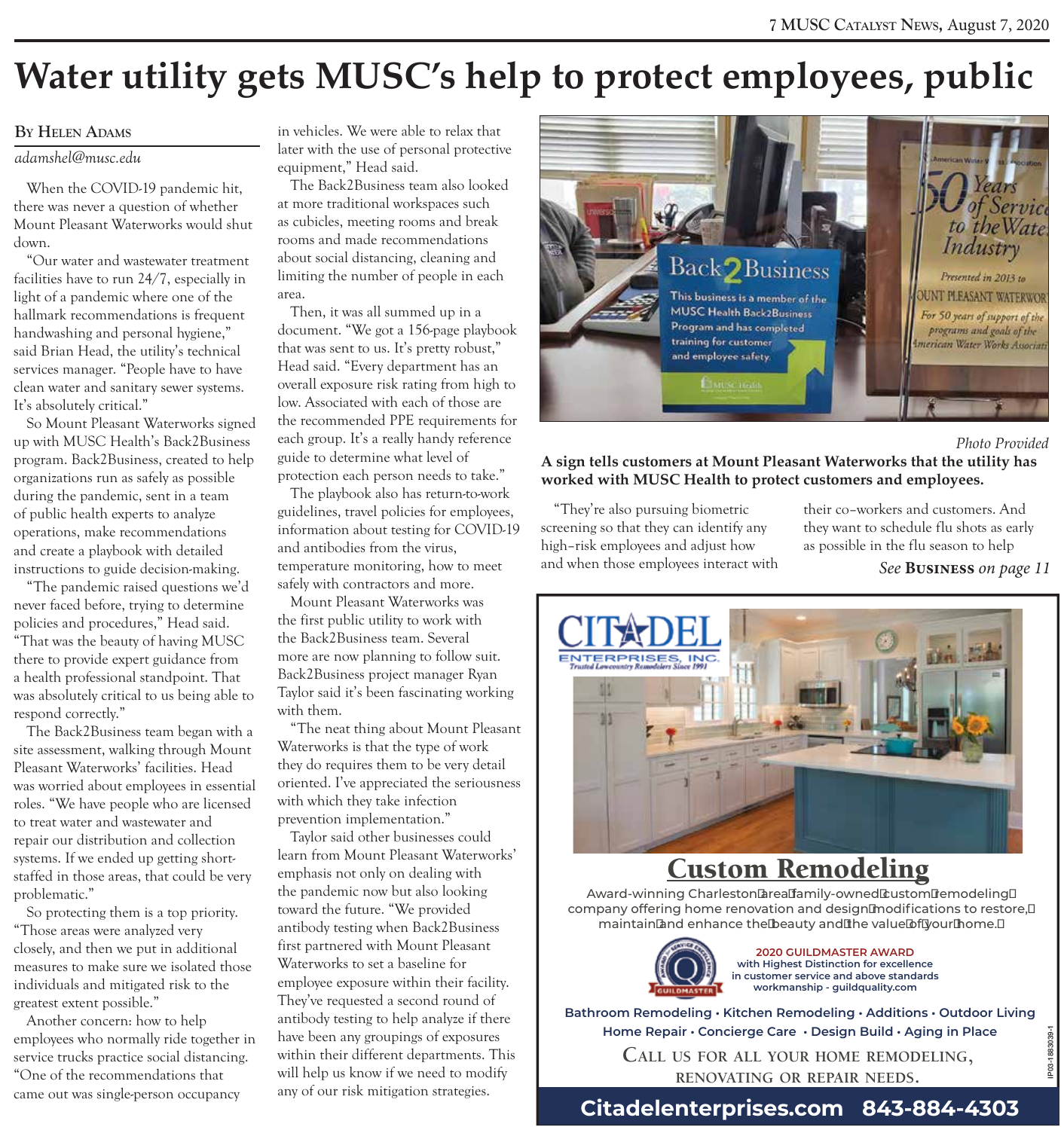# **Innovative treatments for COVID-19 help man survive**

### **BY HELEN ADAMS**

*adamshel@musc.edu* 

Albert Jordan wants to be a cautionary tale. "I just want people to wear their masks and be cautious. Wash your hands. This is serious."

He would know. Like a growing number of South Carolinians, Jordan got dangerously ill with COVID-19.

He didn't seem like a likely candidate. Jordan is trim. He's fit. And he's in his 30s. But somehow, the coronavirus didn't just infect him — it threatened to kill him.

His story starts in late June. Jordan, 39, wasn't feeling well. So he asked his mother to pick him up in North Charleston, where he works for a cleaning company. Gwen Jordan was worried. She knew COVID-19 was affecting more and more people in the Lowcountry and across the state.

"I asked him if he wanted to go to the doctor," she said.

But Albert Jordan wanted to wait a little while to see if he got better. Unfortunately, instead, he got worse. He wasn't breathing normally and he felt terrible.

A trip to an emergency room led to a pneumonia diagnosis — and a COVID-19 test. Then, the Jordans returned home to see if Albert would get better with antibiotics and pain relievers and wait for the test result. They had no way of knowing they wouldn't get that result until almost a week later.

In the meantime, things got scarier. The next day, Albert Jordan vomited three times and had a harder time breathing than the day before. And that wasn't all. "I was lying on the couch. I had my phone by me, and I was talking on the phone to nobody. My mom came in and said I was delusional."

That terrified his mother. "I thought something else was wrong. I didn't know coronavirus messed with the mind too," she said.

The Jordans went to a different hospital this time — MUSC Health in Charleston. There, Phillip Warr, M.D., chief medical officer of MUSC Health and a hospital medicine specialist, led



**Albert and Gwen Jordan.** 



the team that treated him.

"Albert's oxygen level was just 83%, way below what it should have been, and he clearly felt terrible. He needed four liters of oxygen immediately," Warr said.

Albert Jordan was tested again for COVID-19, and this time, he got the result the same day: positive. He was admitted to a special area of University Hospital set aside for COVID patients. There, doctors, nurses and technicians wear personal protective equipment as they take care of patients. No visitors are allowed.

But a doctor was able to show his mother something that loved ones of **An X-ray of Albert Jordan's chest shows the effect of COVID on his lungs.** 

*Image Provided* 

hospitalized COVID patients across the country are seeing: X-rays of COVIDclogged lungs. "The doctor said his lungs were full with inflammation and all kinds of junk."

It was clear the infection was raging. Gwen Jordan was afraid of what it might do next.

That fear was justified.

"The hospital called the next morning and said his breathing was getting worse and worse, but they didn't want to put him on a ventilator unless they had to," she said. "When they called and told us to make up our minds within an hour, I thought, 'Wow.'"

But it wasn't all or nothing. Doctors gave her some innovative treatments to consider, and she believes they helped save his life.

Albert Jordan was eligible for remdesivir, an anti-viral drug that received emergency use authorization from the Food and Drug Administration for COVID-19. Research suggests it might shorten the amount of time people with severe COVID have to spend in the hospital.

He also got dexamethasone, a steroid that appears to reduce the risk that COVID-19 patients who are on oxygen will die.

Finally, he got an infusion of plasma from someone who had recovered from COVID-19. It contained antibodies that might help his body fight the infection.

He also believes he got an encouraging message from his father, who had died four years earlier. "My dad came in a dream and said it wasn't my time."

And it wasn't. The infection that had threatened to put him on a ventilator started to ease. "He started responding better," his mother said.

Warr was pleased to see his patient's progress — and impressed by the grace with which the Jordans handled themselves. "Albert was always so stoic and brave. He never complained of anything, but I knew he did not feel well at all. He always did his part to try to get better, including all of his breathing exercises. His mother remained a strong advocate for him to receive the best care and encouraged him daily," Warr said.

By July 7, the day Albert Jordan was well enough to go home, there were more than 100 COVID-19 patients in the MUSC's University Hospital.

The Jordans don't know how he got infected with the coronavirus that made him so sick. But they do know how serious the situation is right now. Gwen Jordan encouraged people to protect themselves from the virus, and if they get infected, get the right help.

"The doctors were so good and understanding, especially Dr. Phillip Warr. They were very patient and understanding. They really treated him well and understood his condition well."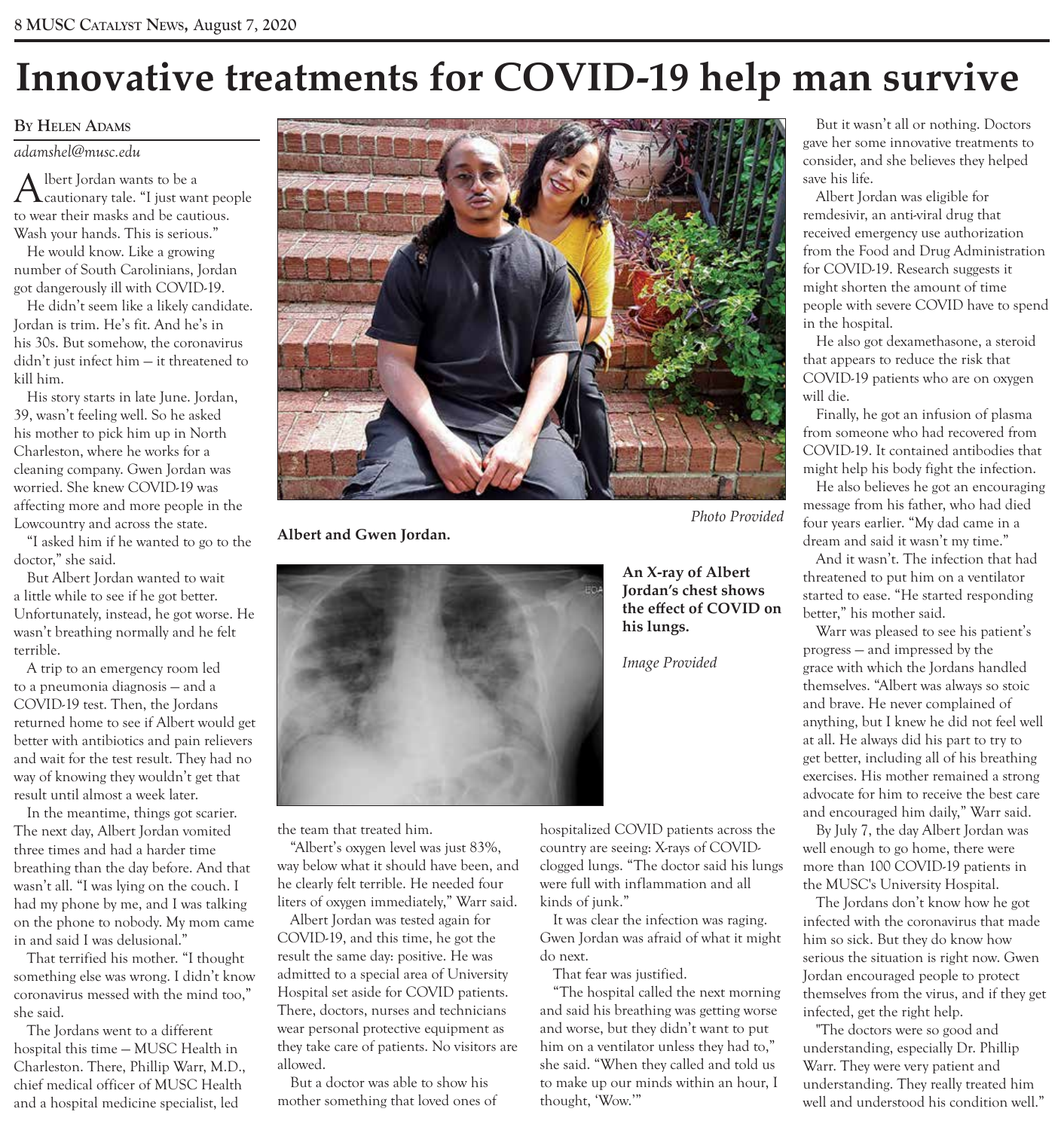### **Medicine dean Raymond N. DuBois named to additional leadership role as HCC director**

#### *Staff Report*

MUSC President David J. Cole, M.D., FACS, has announced the appointment of MUSC College of Medicine Dean Raymond N. DuBois, M.D., Ph.D., to the additional role as director for the MUSC Hollings Cancer Center. Dean DuBois, an international leader in the cancer community, has led the College of Medicine for more than four years. He will assume the added leadership responsibilities effective August 17. Hollings is the only National Cancer Institute–designated cancer center in South Carolina.

"Dean DuBois is a nationally recognized oncology leader with an outstanding reputation in cancer research both across the country and internationally," Cole said. "He is a highly respected leader at MUSC and has been a senior leader at two previous cancer centers, Vanderbilt and MD Anderson. He understands the operation of a cancer center and knows what it takes to be successful. With dual training as an M.D. and Ph.D. researcher, he commands the insight and experience required to fully support both the clinical and academic missions of the Hollings Cancer Center," he added.

DuBois brings more than 30 years of research experience to his new role at Hollings along with more than 20 years of concurrent experience in leadership at nationally renowned academic health systems. An MUSC Distinguished University Professor in the Departments of Biochemistry and Medicine, he was elected to the National Academy of Medicine in 2019, which places him in the company of an elite group of internationally renowned scientists and doctors, including members who are Nobel laureates. With only 75 members elected each year across a broad range of medical disciplines, becoming part of the 50–year–old organization is considered one of the highest honors in the fields of health and medicine. He is also a

Fellow in the American Association for the Advancement of Science and the American Association for Cancer Research (AACR).

"Ray is a great choice for the Director of the Hollings Cancer Center at the Medical University of South Carolina in Charleston," said Norman E. "Ned" Sharpless, M.D., Director, National Cancer Institute (NCI). "I have worked with him closely during his service as chair of the NCI Board of Scientific Counselors and as a member of the Frederick National Laboratory Advisory Committee. He recognizes and promotes research excellence, has a proven track record, and strongly supports patientcentered cancer care. He will certainly elevate the Hollings Cancer Center as well as the whole cancer effort in the State of South Carolina."

DuBois currently serves as chair of the Board of Scientific Counselors for the National Cancer Institute (Clinical Sciences and Epidemiology) and on the Scientific Advisory Board for the NCI Frederick National Laboratory. He is vice chair for the Stand Up To Cancer ® (SU2C) Scientific Advisory Board and currently serves as chair of the SU2C Catalyst Program, where he oversees the selection and management of several early phase clinical cancer trials examining unique drug combinations in collaboration with the leadership from BMS, Genentech and Merck.

"We anticipate that Dean DuBois' dual leadership roles will intentionally create a strong synergy between Hollings Cancer Center and the College of Medicine," said Lisa K. Saladin, PT, Ph.D., executive vice president for Academic Affairs and provost. "The excellent, collaborative teams already in place in both the College of Medicine and Hollings Cancer Center are sure to enhance Ray's ability to perform in these dual roles. Building a more integrated connection between Hollings and the College of Medicine is critical to realize optimal success and propel Hollings



 *Photo by Sarah Pack* 

#### **Dr. Raymond N. DuBois.**

forward."

Prior to being named dean of the MUSC College of Medicine in March 2016, DuBois served as executive director of the Biodesign Institute in Arizona (ASU) and as the Dalton Professor of Chemistry and Biochemistry with a joint appointment as professor of Medicine in the Mayo College of Medicine and Investigator at the Mayo Clinic Cancer Center. From 2007 to 2012, he served as provost and executive vice president at the University of Texas MD Anderson Cancer Center in Houston and held the Ellen Knisely Distinguished Chair in Colon Cancer Research.

During his tenure at Vanderbilt University Medical Center (1991-2007), he served as director of Gastroenterology, Hepatology & Nutrition as well as director of the Vanderbilt-Ingram Cancer Center. He also was selected to hold three successive endowed chairs at Vanderbilt including the Mina Cobb Wallace Chair, the Hortense B. Ingram Chair and the Benjamin F. Byrd Chair. In 2015, DuBois was honored at Vanderbilt by inclusion as an honorary member in the Tinsley Harrison Society at the Vanderbilt University School of Medicine.

DuBois is known for his research elucidating the role of inflammation and inflammatory mediators in the progression of cancer. His work and other studies led to a better

understanding of the role of antiinflammatory agents, like aspirin, in reducing cancer risk which led to clinical trials, showing how drugs that inhibit this pathway could prevent or intercept the process of cancer development.

He currently serves as president of the AACR Foundation, Chair of the AACR Foundation Board and is a past president of AACR, the Southern Society for Clinical Investigation, and the International Society for Gastrointestinal Cancer. He was namedto the steering committee for the AACR Academy in 2018.

In 2019, he was awarded the AACR Margaret Foti Award for Leadership and Extraordinary Achievements in Cancer Research. Other major awards for his cancer research include the Richard and Hinda Rosenthal Research Award, the Dorothy P. Landon–AACR Cancer Prize and the Anthony Dipple Carcinogenesis Award.

He is also a Fellow in the Royal College of Physicians, a member of the American Clinical and Climatological Association, the Association of American Physicians, and the American Society for Clinical Investigation. He also serves as an editor–in–chief for Cancer Prevention Research, published by AACR.

As the Hollings director, DuBois will report to Saladin and Patrick J. Cawley,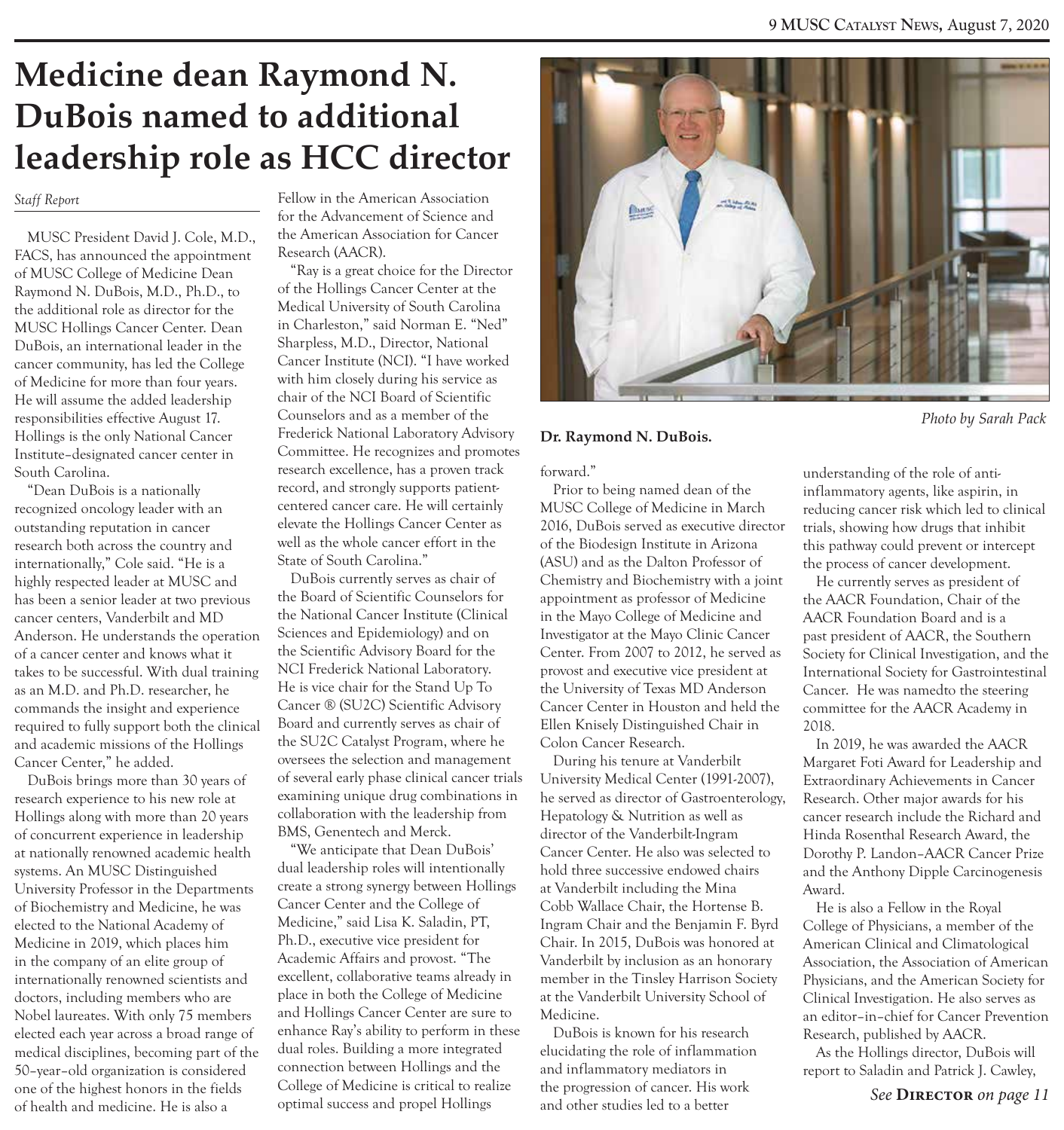### **Rewards & Recognition: An opportunity to recognize employees**

We're living in unusual and challenging times. The COVID-19 pandemic has all of us feeling stressed, uncertain, anxious, and for many, those feelings are expressed outwardly toward our family, colleagues and team members. That is why more than ever, we should try to focus on gratitude — the practice of noticing and being thankful for what is valuable and meaningful to us. It's good for our mental and physical health, it can help us relax, and its effects can help us stay well through the coronavirus pandemic and beyond.

Recognizing the contributions employees make to an organization not only provides an opportunity to thank these individuals for jobs well done but also helps to solidify relationships among colleagues, foster employee engagement and increase purpose and connection to our work. According to Charles Schwab, "The way to develop the best that is in a person is by appreciation and encouragement."

Appreciation is a fundamental human need and can significantly impact mental and emotional well-being. Employees respond to appreciation expressed through recognition of their performance because it confirms that their work is valued by others. When employees feel that their work is valued, their satisfaction and productivity rise, and subsequently, they are motivated to maintain or, often times, continue to improve their work. One study found that four out of five (81%) employees reported that they were motivated to work

harder when their boss expressed appreciation for their work. Expressing gratitude allows us to see the best in each other and in our own lives.

Not only are there organizational benefits to showing gratitude and recognition to employees, but research also suggests that generosity has benefits for the giver as well as the receiver. Cultivating and expressing gratitude is said to be one of the keys to increasing overall happiness and can also decrease stress, lower blood pressure and increase feelings of resilience. Engaging in acts of kindness has been shown to boost serotonin and endorphins, increasing feelings of satisfaction and well-being.

While it is evident that our MUSC family members are always highly engaged and effective in their roles, we recognize that in light of the rapidly changing scenario we're facing with the COVID-19 pandemic, stress and anxiety levels among our workforce are likely to be rising as our lives, jobs and normal routines have been disrupted. Despite facing enormous challenges, it is evident that our MUSC family is responding with courage, resolve and exemplary professionalism while continuing to provide the highest level of care possible.

We recognize that there are many in the MUSC community who have and continue to go above and beyond to meet the critical needs of our patients and organization during these unprecedented times, and we want to provide an opportunity to recognize them for

### MUSC Health & Well-Being

By Susan L. Johnson, Ph.D., MUSC Office of Health Promotion

these efforts. As a result,

the MUSC Office of Health Promotion has created a short Rewards & Recognition nomination survey, https://is.gd/randr, that enables all MUSC employees to nominate their colleagues to receive recognition for their exemplary performances, particularly during these unprecedented times.

Any MUSC employee is eligible to be nominated by a fellow colleague. The MUSC Office of Health Promotion will process the nominations as they come in on a first-come, first-served basis. The recognition will be provided in the form of a donated meal, meal ticket, etc., in conjunction with the larger Pandemic Food Response Program, https://muschealth.org/ patients-visitors/coronavirus-information/donationsto-musc-health/food-donations, also operated by this office.

Send any questions regarding the nomination process to daporek@musc.edu.

### $G$  **ROWTH**  $\frac{Continued \, from \, Page \, One}{\frac{1}{1-\frac{1}{1-\frac{1}{1-\frac{1}{1-\frac{1}{1-\frac{1}{1-\frac{1}{1-\frac{1}{1-\frac{1}{1-\frac{1}{1-\frac{1}{1-\frac{1}{1-\frac{1}{1-\frac{1}{1-\frac{1}{1-\frac{1}{1-\frac{1}{1-\frac{1}{1-\frac{1}{1-\frac{1}{1-\frac{1}{1-\frac{1}{1-\frac{1}{1-\frac{1}{1-\frac{1}{1-\frac{1}{1-\frac{1}{1-\frac{1}{1-\frac{1}{1-\frac{1}{1-\frac{1}{1-\frac{1}{1-\frac$

withdrawal from the accreditation process to the Accreditation Review Commission on Education for the Physician Assistant (ARC–PA) — the organization that accredits PA programs across the United States. The email also explained that the institution would allow the second and third-year cohorts to complete their rotations and graduate, but that Penny and her cohort would not continue as active students in the program and should anticipate matriculating into another PA program to continue with their studies.

"I couldn't believe it," said Penny, 26, who found herself nauseated by the news. "I kept asking myself, 'Is this real?'"

She reflected on her journey and the personal sacrifices she'd already made to get her to that point not to mention the time, money and commitment required to cycle through the PA school application process at other institutions.

About 258 miles away in Charleston,

Helen Martin, DHSC, PA-C, was on her daily walk when she received a call from Lenoir–Rhyne dean Michael McGee, Ph.D.

Martin is an associate professor and division director of the College of Health Profession's Division of Physician Assistant Studies program at MUSC. Martin previously served as a faculty member at Lenoir–Rhyne in 2013 and helped launch its PA program, also establishing inpatient and outpatient clinical rotations for students. Knowing that Lenoir–Rhyne's PA curriculum and clinical training program closely matched MUSC's, Martin considered the possibilities. At the same time, MUSC PA faculty and college leaders were already outlining an expansion plan of their own in an effort to meet the state's need for more health care specialists, like physician assistants. The situation with the Lenoir–Rhyne students actually offered a potential solution, thought Martin.

"This was a unique opportunity for

MUSC and the Lenoir-Rhyne students," said Martin. "For years, our program's goal has always been to increase our class size. This situation created a rare opportunity for us to act upon. And in the end, it was a win-win for everyone."

Acting quickly, Martin contacted the Lenoir–Rhyne students to determine their needs and immediately met with leadership — Zoher Kapasi, PT.,Ph.D., dean of the College of Health Professions, as well as Lisa K. Saladin,P.T., Ph.D., executive vice president for Academic Affairs and provost. According to Martin, everyone agreed that involvement with the Lenoir–Rhyne students would be a good thing, assisting students who were in dire need of placement and creating an opportunity to train and prepare PAs who could potentially stay and practice in the Palmetto State — strengthening the network of health care providers.

"The college has been exploring pathways to expand the class size to train physician assistants to fill the shortage

and growing needs of PAs in South Carolina. The opportunity to onboard the Lenoir–Rhyne students into our program paved the way for us to achieve this objective and allowed these wellqualified students to continue on their journey to becoming physician assistants. I am proud of our faculty for rising to this challenge and serving these students and their profession," said Kapasi.

Five days from the time Penny received the devastating news, she received an email from President Whitt alerting her of her acceptance and the approval of the class's transfer to MUSC's PA Studies program. Students were given five days to accept the offer, and 32 of the 37 original students elected to transfer to MUSC.

"We had been through so much during that period of uncertainty," said Penny. "It was like an emotional roller coaster for me and the others. But Dr. Martin, MUSC's PA faculty and leadership worked so hard to make this happen while keeping our cohort

*See* **Growth** *on page 11* 

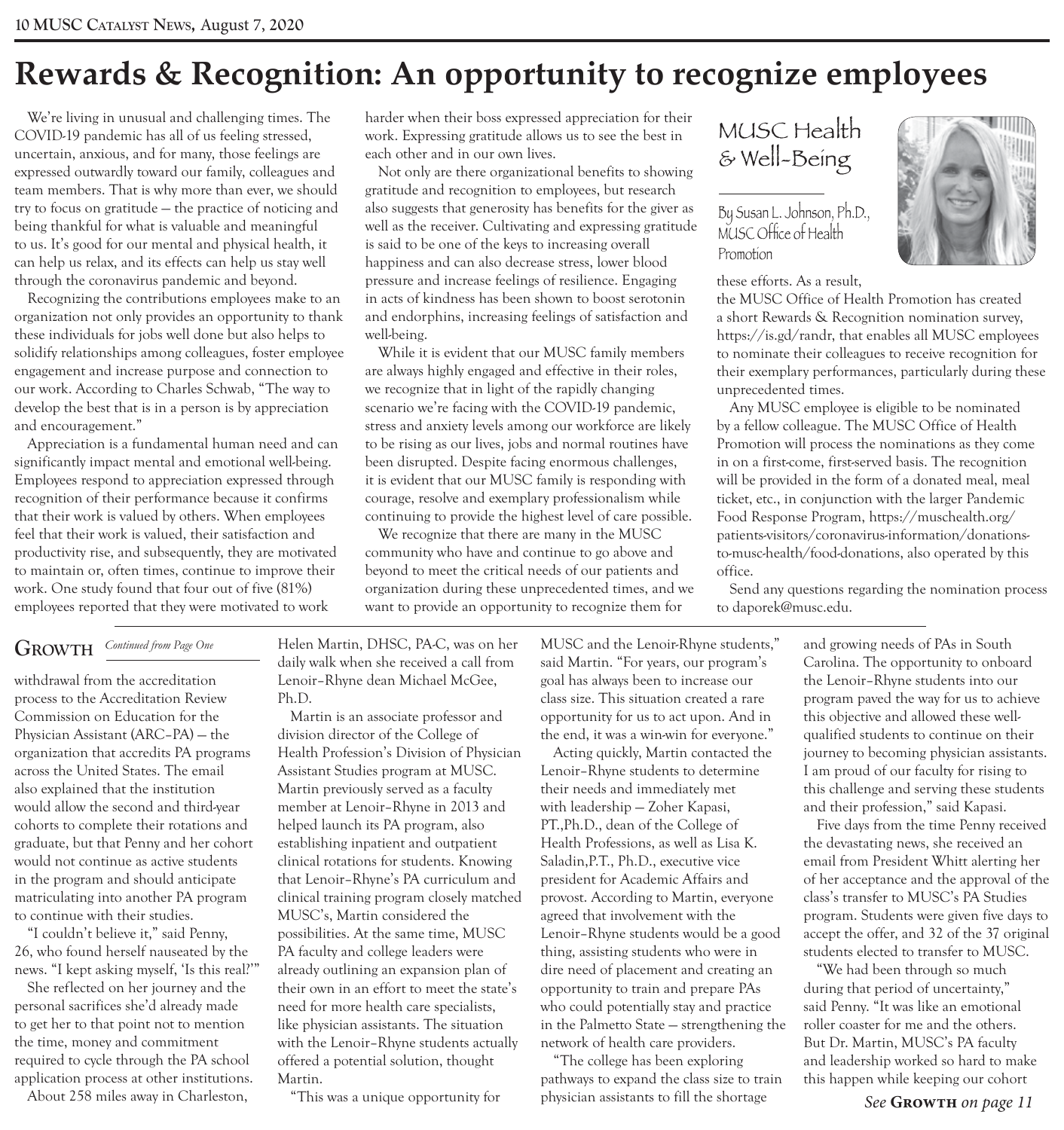### $G$  **ROWTH**  $\frac{Continued$  from Page Ten

class together in this process. It was an incredible moment that reaffirmed to me that 'you've accepted us,' and we truly feel we belong at MUSC."

Almost immediately, Martin and the PA faculty at MUSC started communicating with the students and made plans. They initiated regular Zoom meetings to connect students with faculty members and staff, share information, review details of the didactic curriculum, discuss clinical opportunities and cover other important topics.

Martin guided the new students' transition into MUSC's curriculum and assisted with other needs while helping them adapt to being part of the new larger cohort, as it grew from 60 to 94 total students. On Fridays, Martin hosts a coffee hour specifically for the Lenoir–Rhyne students. It's a Zoom meeting where students can address personal or academic concerns or just meet and connect with other students to get to know each other and plan student events. Another tool to assist them is the "big brother/big sister" program to ease the students' transition to PA school while providing social and academic support.

Martin credits the PA faculty and staff and her college's leadership for their collaboration and support through the expansion.

"All of us in the program and college have learned a lot about online teaching, Zoom for meetings and other tools that were needed to teach remotely. For those who've put up some resistance to these

### $\frac{1}{2}$  **BUSINESS** *Continued from Page Seven*

decrease the chances of their employees getting sick with the flu and COVID at the same time."

Head said he's proud to post a sign from the Back2Business program at Mount Pleasant Waterworks, which states that the business has completed MUSC Health training for customer and employee safety.

"It conveys that this organization is really serious about its response and serious about the safety of everyone involved because we went to the extent of getting this certification, training

changes, they now realize that it's doable, and we've learned how to adjust and to do it quickly," she said.

Moving forward, Martin and fellow faculty are focused on the fall and spring semesters and the impact of COVID-19 on students and teaching during this time. If classes or labs must meet in person, students will be organized into smaller groups and required to wear gloves and masks and social distance, all of which are important as one class scheduled for fall, Physical Diagnosis, requires students to work with partners to conduct head-to-toe physical exams.

Martin is pleased with everyone's progress. She said the students are adjusting nicely, and everyone's communicating with each other. The students recently completed their class elections, and students from Lenoir– Rhyne were also elected to leadership positions.

"What I see coming out of this transition is the exposure that I know I'll get out of MUSC's PA program. The hands–on learning opportunities in MUSC's state-of-the-art facilities and clinical experiences can only shape me into the health care provider I want to become. I'm excited about all the possibilities," said Penny.

"This is such an exciting time for us. Just the idea of reaching out and helping these students was a big deal," Martin added. "I've received nothing but sincere appreciation and gratitude from the Lenoir–Rhyne students, and it has reaffirmed that our decision was the right thing to do. They're such a great group."

our staff and putting a plan in place that mitigates risk to the greatest extent possible."

### **On-campus parking system returns to operations Aug. 12**

Effective Wednesday, Aug. 12, the on-campus parking system will return to normal operations and the Hagood Park and Ride system will be relaunched under modified operations. On Aug. 12, only those registered to park in the paid on-campus system will be authorized to do so going forward.

#### DIRECTOR  $Content$  *Continued from Page Nine*

M.D., CEO, MUSC Health and vice president for Health Affairs, University.

DuBois will take on his added role from the cancer center's interim director, Denis C. Guttridge, Ph.D., who has served in the role since mid-January. Guttridge accepted the interim position when the previous Hollings director, Gustavo Leone, announced his intention to become director of the Medical College of Wisconsin Cancer Center.

"We want to thank Dr. Guttridge for his leadership, commitment and support of the Hollings mission and team," said Cawley. "We appreciate all the insight and energy that Denis brought to this interim role and we know he will collaborate well with Dean DuBois as they execute a smooth

### *Continued from Page Two* **SPORTS**

A. I'm very proud, but I would stop short of calling us smart. (Laughs.)

Honestly, with a lot of COVID-19 decisions, we are building the airplane as we fly it. We just made a good decision. □ Q. Of course the world's health is **top priority, but when will we get sports back?** 

A. Sports are so important to our society. It's one of the reasons why I love what I do. The idea of being active is the right thing to do on so many levels, but at the same time, I'm aware of the medical side of the pandemic. So I am very concerned we're still dealing with it. In sports medicine, we are anticipating outbreaks and spikes within sports. It's our job to help keep people safe, including our athletes and coaches. We want people to engage in sports and exercise as quickly as possible, but at the same time, we need to do that as safely as possible. Whether rehabbing from a knee injury or recovering from a pandemic, it's the same idea. □ Q. Different professional leagues **have announced varying plans for how they plan to proceed with their upcoming seasons. Is there a danger that amateur sports and recreational athletes will follow their lead?** 

A. There is no doubt that what those higher elite levels do is emulated. But I would caution anybody in the

transition." Guttridge will resume his dual role as director of the Charles P. Darby Children's Research Institute in the MUSC College of Medicine, and associate director of translational sciences for Hollings.

With its singular focus on cancer and multidisciplinary approaches to patient care and team science, Hollings is uniquely positioned to pioneer cutting-edge breakthroughs. The MUSC Hollings Cancer Center was formally established in 1993 and named for the former U.S. Senator and South Carolina Governor "Ernest "Fritz" Hollings, without whose support the formation and ongoing success of the center would not have been possible. Hollings Cancer Center continues to honor Senator Hollings' legacy of public service, serving the entire state of South Carolina.

community: Sometimes you don't want to do what the pros do.

Whatever decisions we make, be it for the NBA or recreational youth baseball, we need to be very aggressive. Self-monitor. Report. Don't come to practice if you're sick. The infectious disease people have all said this is going to be here for a while. Of course, with sports, many of the players — whether it's youths or pros — are going to be healthy in general. But they all have loved ones who might be at an increased risk. While we open up society, including sports and exercise, we need to be sure to keep up our vigilance because many medical experts think there will be outbreaks for a while.

#### $□$  **○. How will sports be different going forward?**

A. We want sports and exercise to be a part of everyone's life as a way of keeping them healthy and well. The challenge with COVID-19 is threading the needle. In a team sport, what do we do? It's on a case–by–case basis. So yes, eventually we'll get back out there; it just might not look the same as we're used to. What does this mean for fans of football, for instance? Well, it may be different going forward because it may not be safe to pack 80,000 people shoulder to shoulder. It's going to be tough, and we'll probably make some mistakes along the way. But I'm confident we'll eventually figure it out.